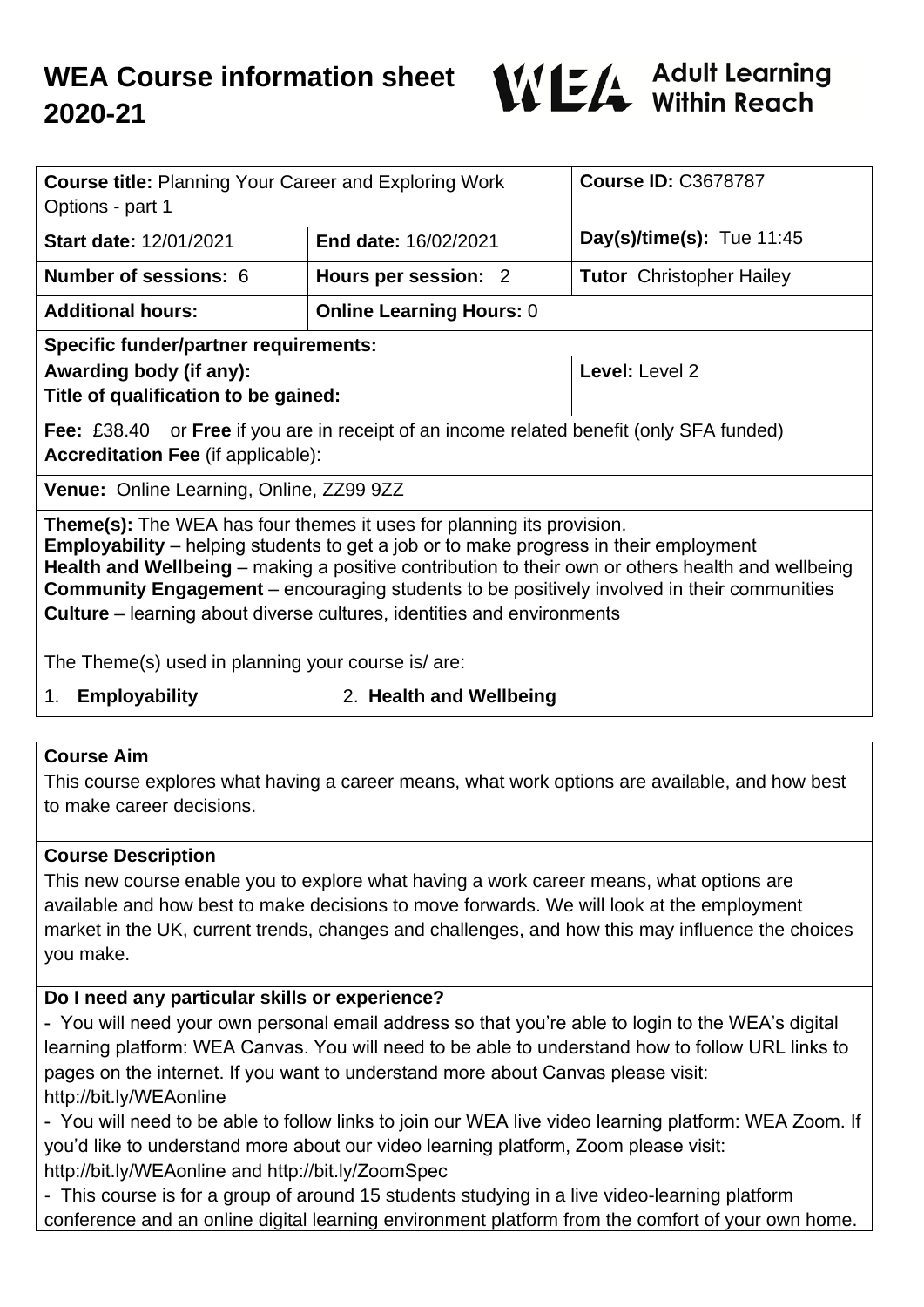- No skills or experience needed
- This course is suitable for beginners and improvers

### **What will I achieve?**

### **By the end of the course I will be able to:**

- 1. outline and know more about the current work environment in the UK
- 2. understand my options and challenges in planning my career
- 3. plan the next steps for me to move forward in my career choice

# **What teaching methods will be used and will there be work outside of the class?**

- The WEA's digital learning platform, Canvas will be used to provide resources or to support lessons, enable assessment, provide learner feedback and for other activities for individuals away from the course. If you want to understand more about our digital learning platform please visit: http://bit.ly/WEAonline

- The WEA tutor will use a range of different teaching and learning methods and encourage you and the group to be actively involved in your learning
- You may be asked to undertake additional work in your own time to support your learning
- You will be expected to carry out a range of activities in your own time

# **What kind of feedback can I expect from the tutor?**

- You will be able to keep a record of your progress and achievement using photos, audio, text or documents uploaded into the WEA's digital learning platform, WEA Canvas.

- Your tutor will provide written, text and audio feedback recorded in WEA Canvas, WEA's digital learning platform.
- You will be able to keep a digital portfolio of your work on WEA's digital learning platform, Canvas.

- A range of informal activities will be used by the tutor to see what you are learning which may include quizzes, question and answer, small projects and discussion

- You will have opportunities to discuss your progress with your tutor
- You will be encouraged to share your work with the group and discuss your learning
- You will be encouraged to consider other students work and give your opinions and suggestions

# **What else do I need to know? Is there anything I need to bring?**

- What you need: You will need an internet connection, speakers, a microphone and a webcam so that you can use our video learning platform, Zoom. If you'd like to understand more Zoom please visit: http://bit.ly/ZoomSpec

- You will also need access to the internet outside of your sessions. You could do this using a smart phone, tablet, laptop or a desktop computer (at home or through a library etc.).

- You will need a personal email address to join the WEA's digital learning platform, Canvas so that you can receive resources, record your progress and achievement and to work with others and share ideas. If you want to understand more about our digital learning platform please visit: http://bit.ly/WEAonline

# **Pre-course work, reading and information sources**

- You will have access to course resources and links to wider learning through the WEA's digital learning platform, Canvas: http://bit.ly/WEAonline